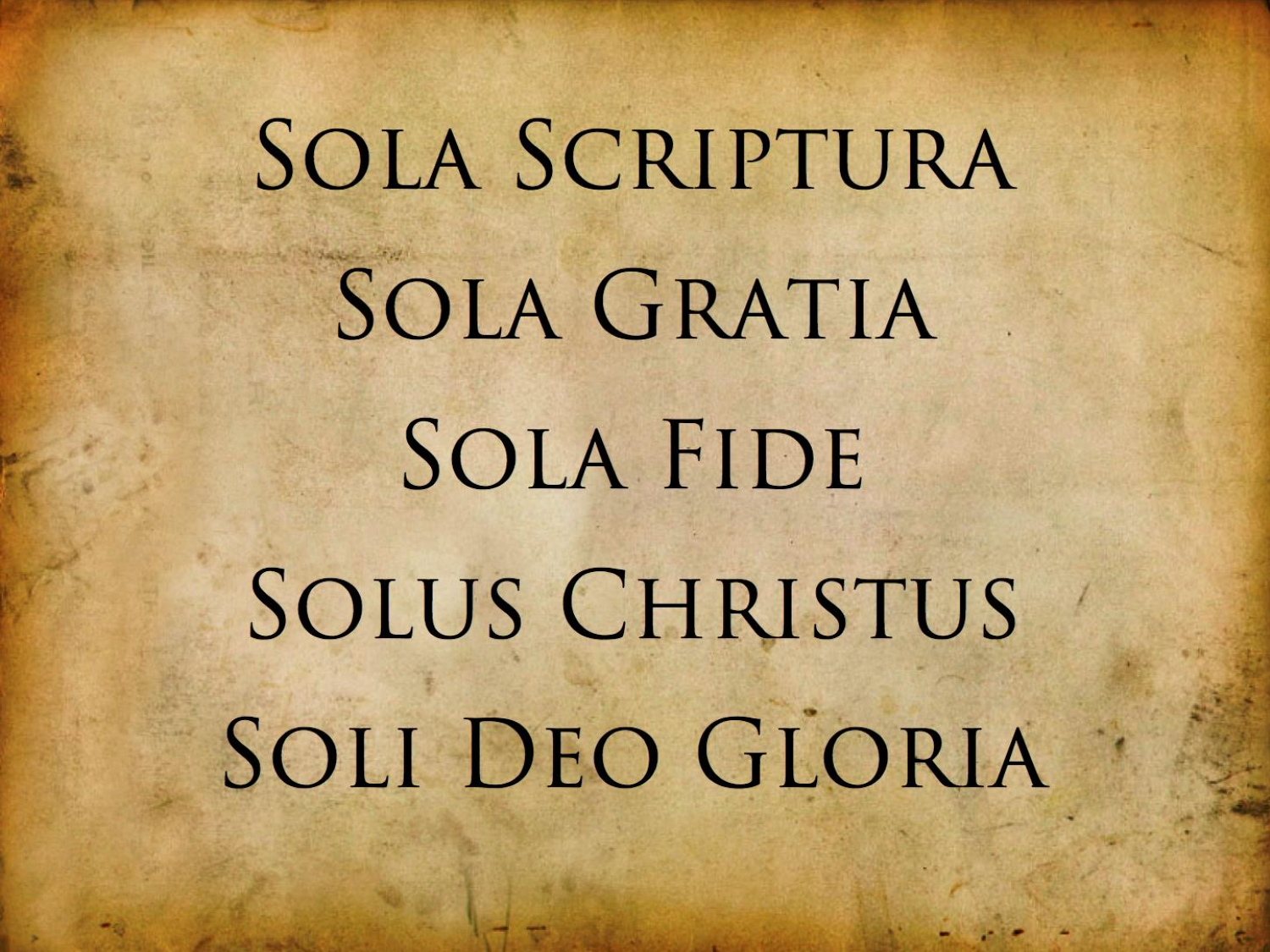## Sola Gratia

The Canons of the Council of *Crange* (529)

**CANON 3. If anyone says that the grace of God can be conferred as a result of human prayer, but that it is not grace itself which makes us pray to God, he contradicts the prophet Isaiah, or the Apostle who says the same thing, "I have been found by those who did not seek me; I have shown myself to those who did not ask for me" (Rom 10:20, quoting Isa. 65:1).**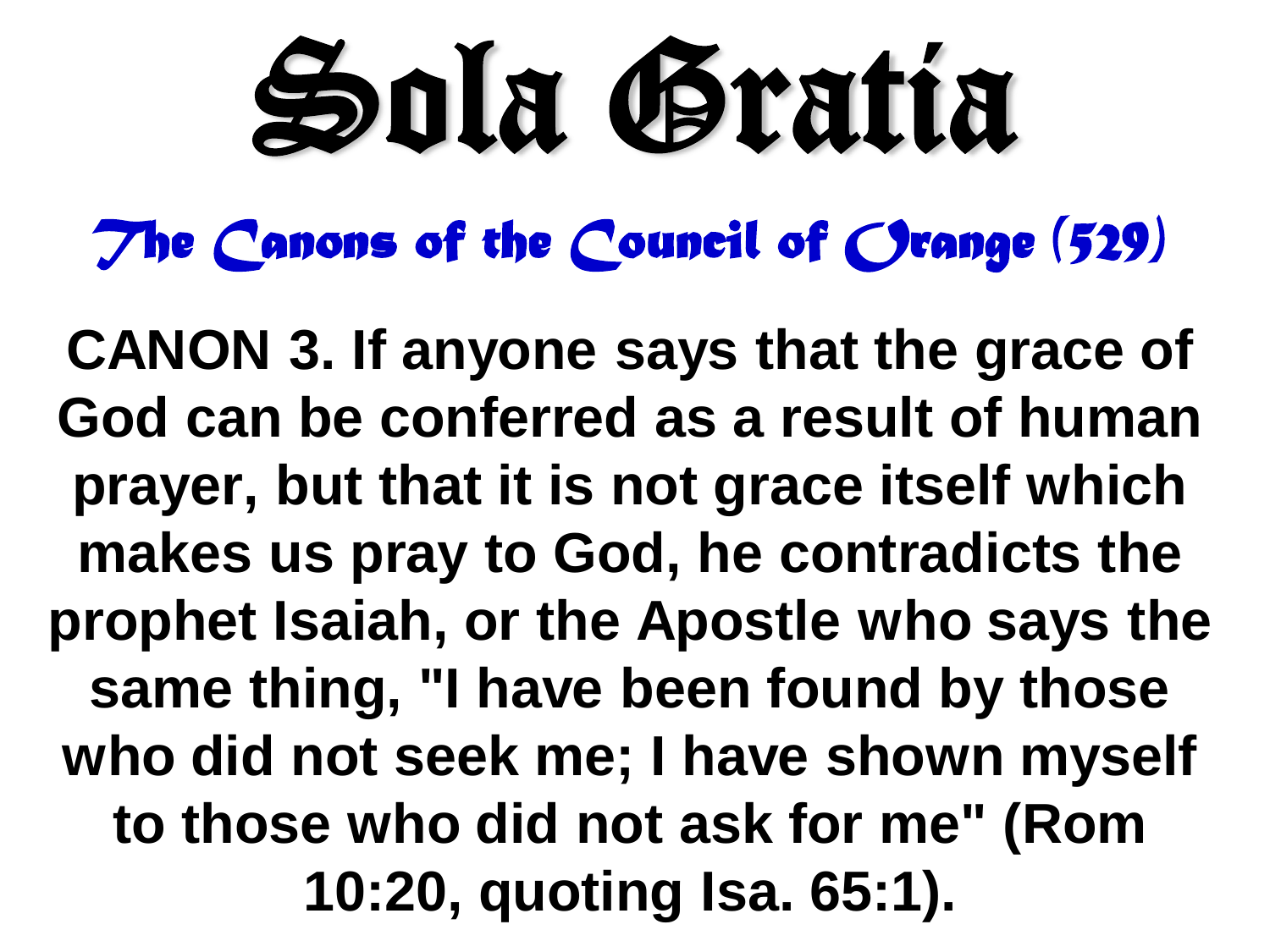## Sola Gratia

The Canons of the Council of *Crange* (529)

**CANON 4. If anyone maintains that God awaits our will to be cleansed from sin, but does not confess that even our will to be cleansed comes to us through the infusion and working of the Holy Spirit, he resists the Holy Spirit himself who says through Solomon, "The will is prepared by the Lord" (Prov. 8:35, LXX), and the salutary word of the Apostle, "For God is at work in you, both to will and to work for his good pleasure" (Phil. 2:13).**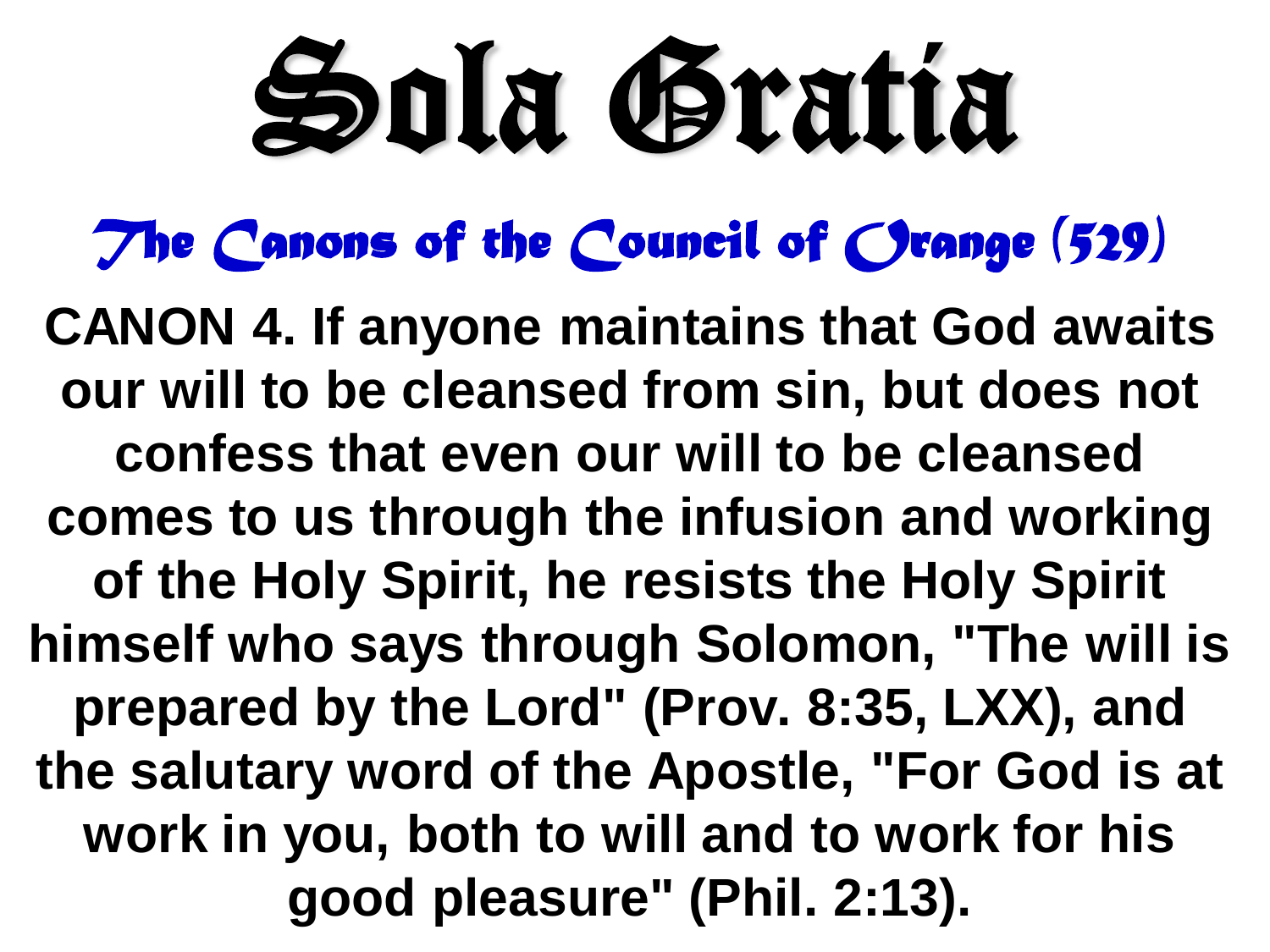The Canons of the Council of *Crange* (529)

**CANON 6. If anyone says that God has mercy upon us when, apart from his grace, we believe, will, desire, strive, labor, pray, watch, study, seek, ask, or knock, but does not confess that it is by the infusion and inspiration of the Holy Spirit within us that we have the faith, the will, or the strength to do all these things as we ought;…**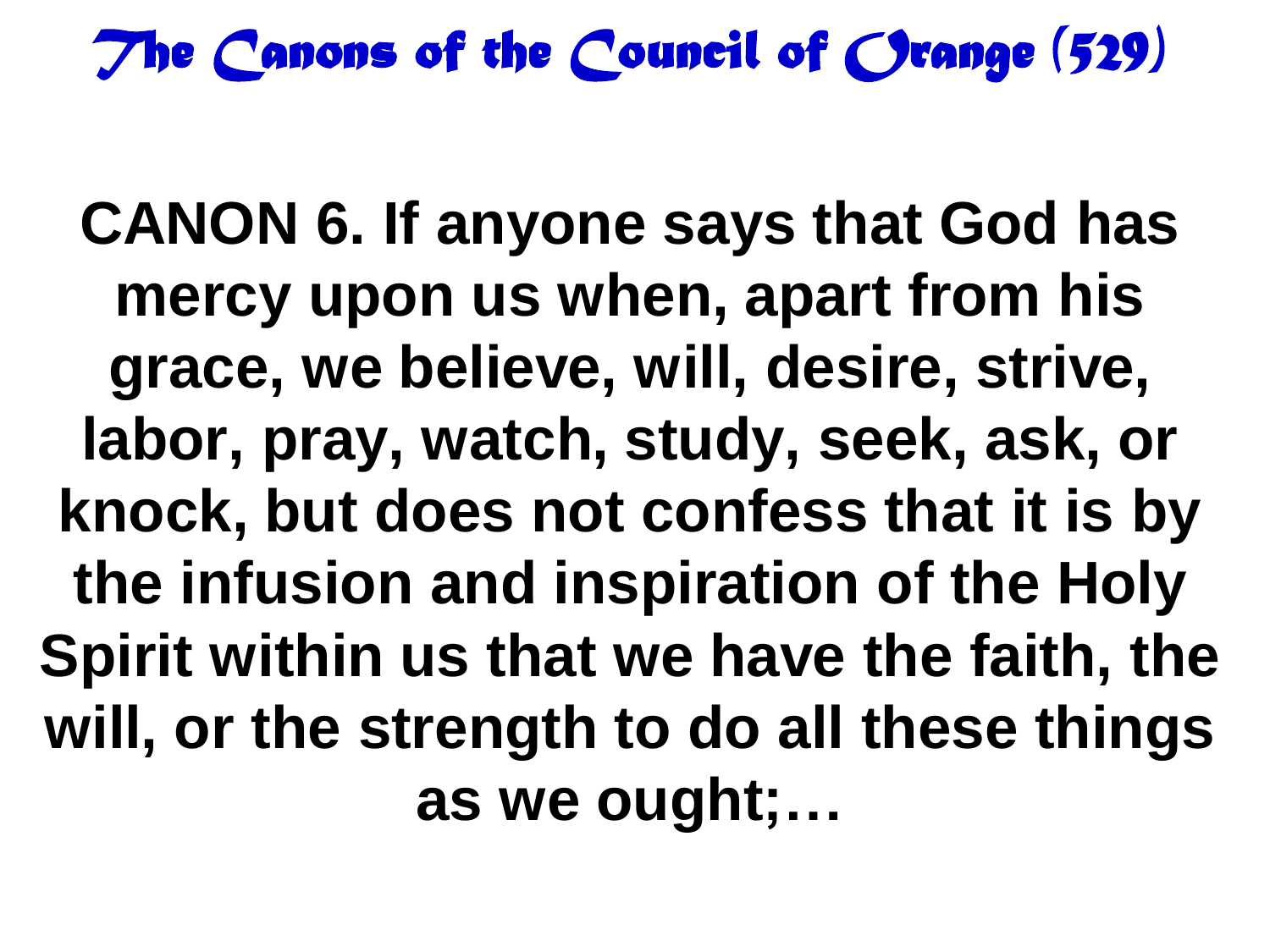The Canons of the Council of *Crange* (529)

**…or if anyone makes the assistance of grace depend on the humility or obedience of man and does not agree that it is a gift of grace itself that we are obedient and humble, he contradicts the Apostle who says, "What have you that you did not receive?" (1 Cor. 4:7), and, "But by the grace of God I am what I am" (1 Cor. 15:10).**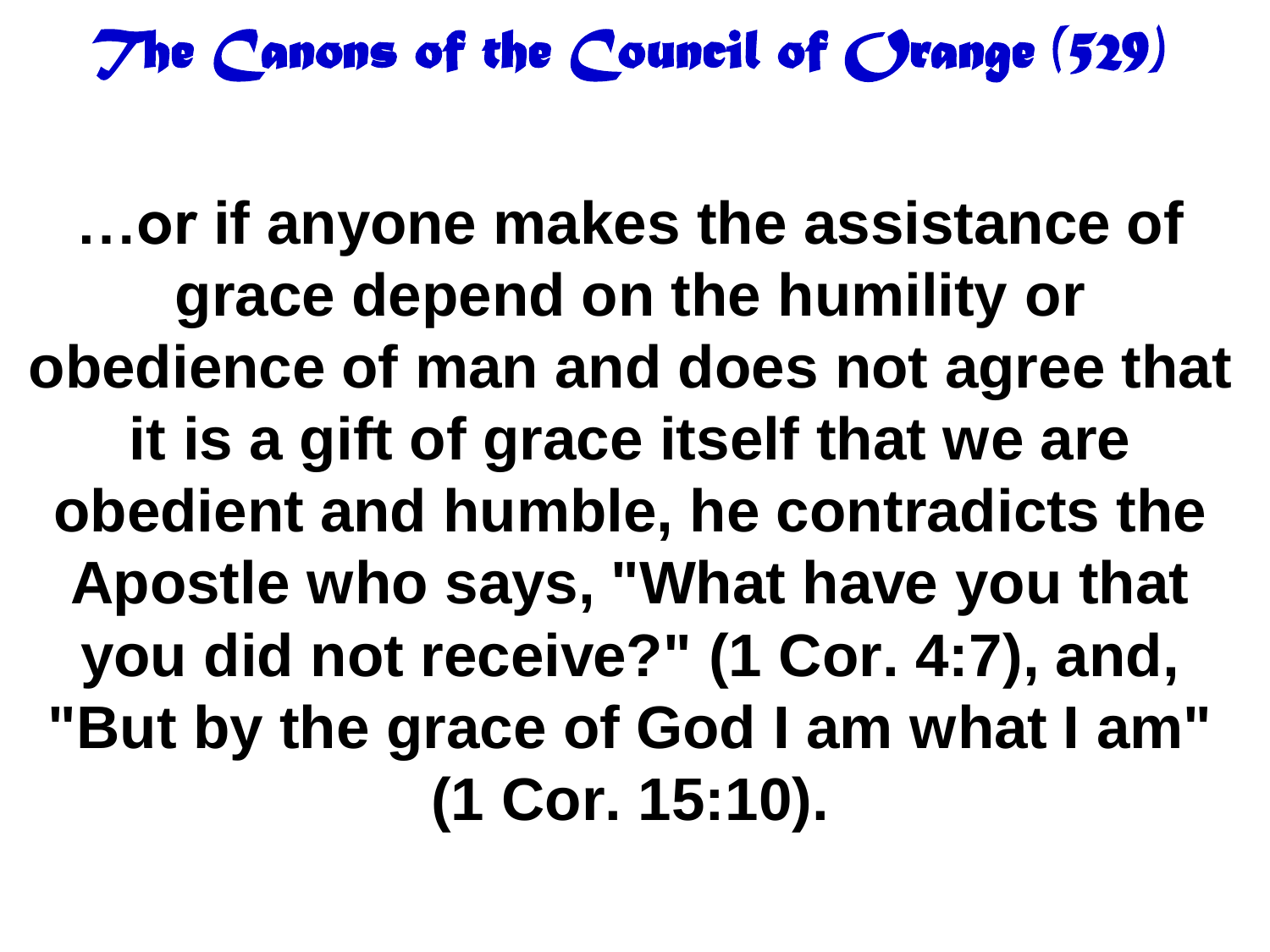The Canons of the Council of *Crange* (529)

**CANON 7. If anyone affirms that we can form any right opinion or make any right choice which relates to the salvation of eternal life, as is expedient for us, or that we can be saved, that is, assent to the preaching of the gospel through our natural powers without the illumination and inspiration of the Holy Spirit, who makes all men gladly assent to and believe in the truth,…**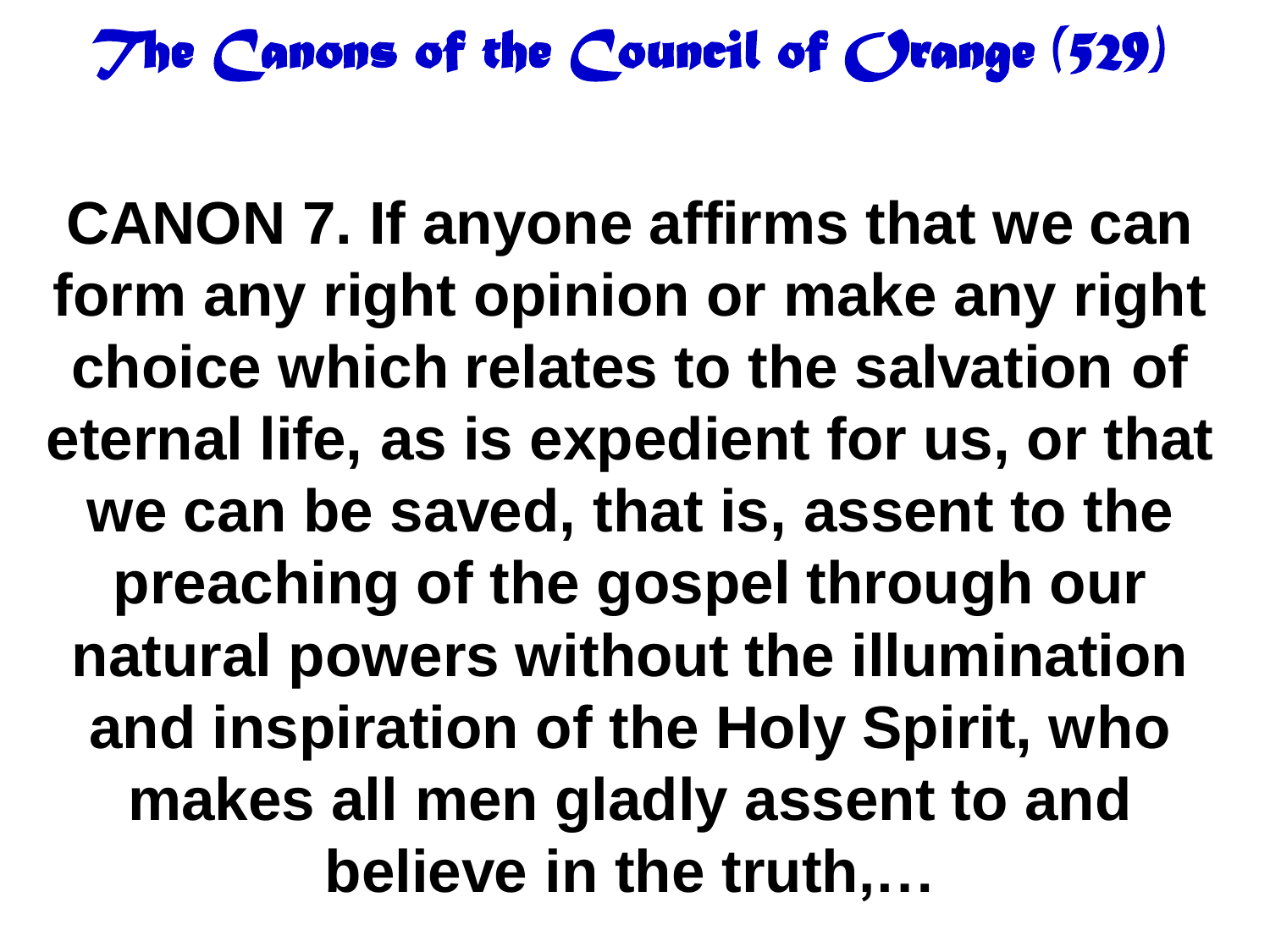*The Canons of the Council of Orange (529)* 

**…he is led astray by a heretical spirit, and does not understand the voice of God who says in the Gospel, "For apart from me you can do nothing" (John 15:5), and the word of the Apostle, "Not that we are competent of ourselves to claim anything as coming from us; our competence is from God" (2 Cor. 3:5).**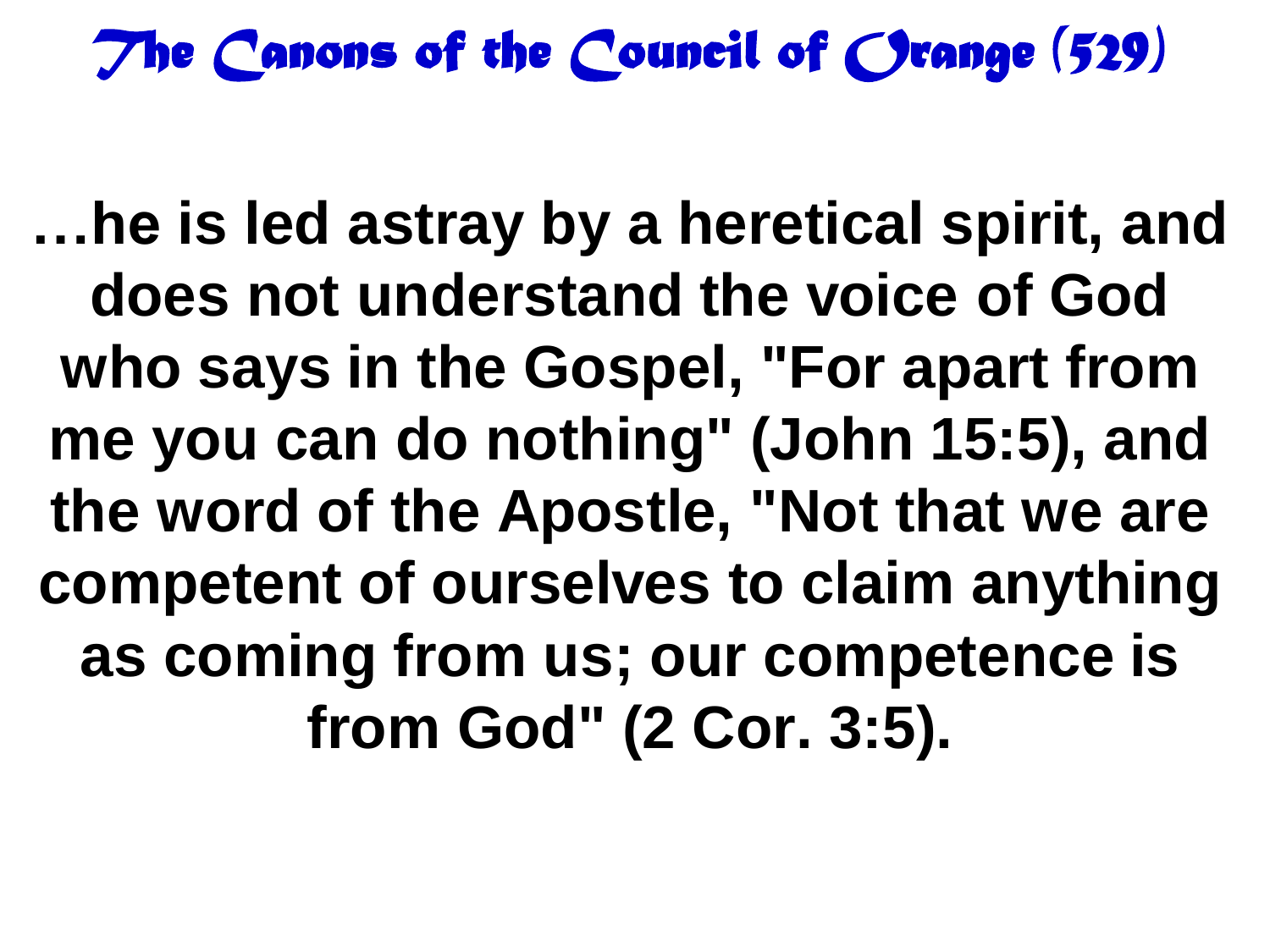

*The Canons of the Council of Orange (529)* 

**CANON 18. That grace is not preceded by merit. Recompense is due to good works if they are performed; but grace, to which we have no claim, precedes them, to enable them to be done.**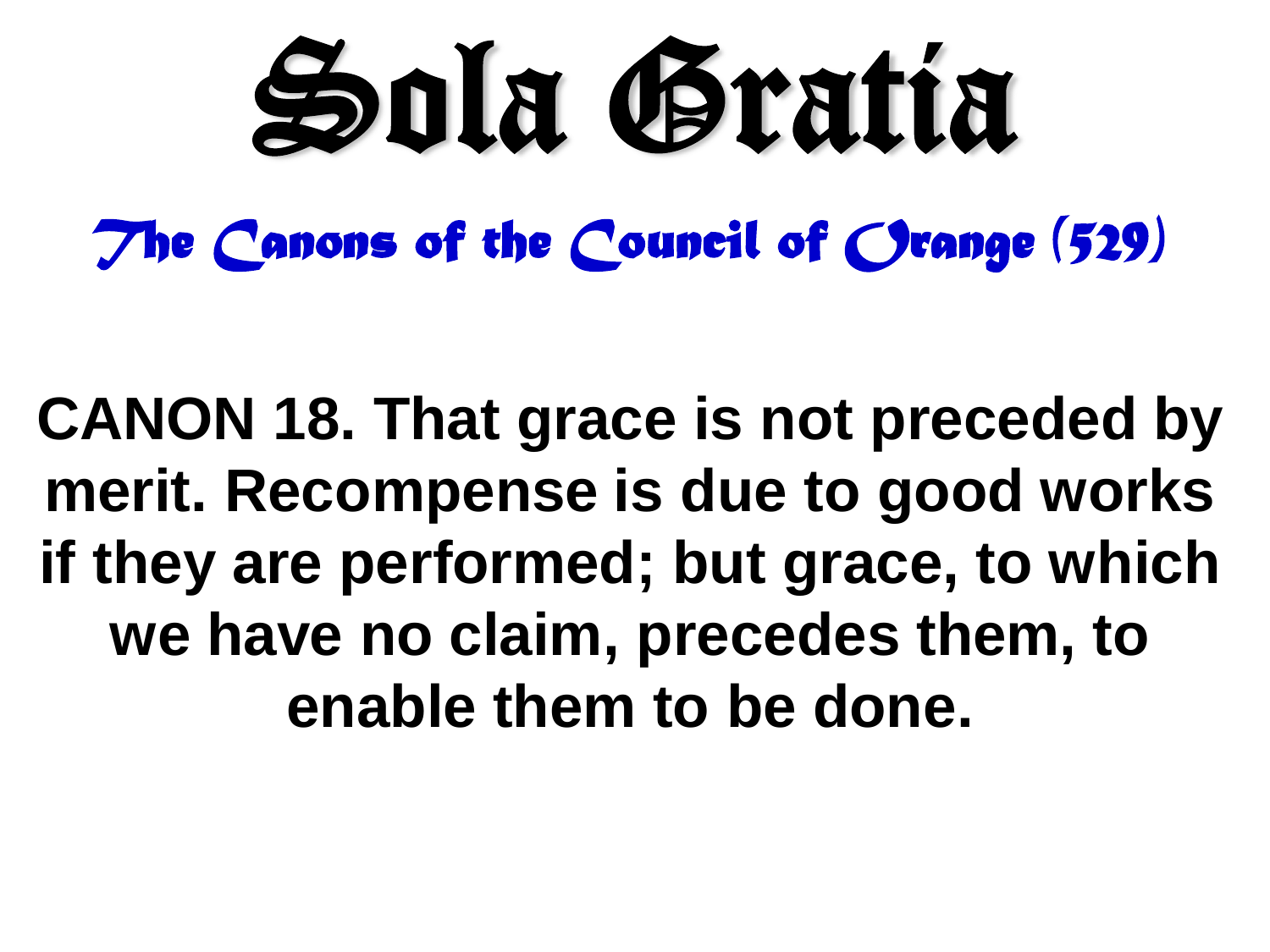# Sola Gratia

*The Canons of the Synod of Dordt (1618)* 

**Therefore, all people are conceived in sin and are born children of wrath, unfit for any saving good, inclined to evil, dead in their sins, and slaves to sin; without the grace of the regenerating Holy Spirit they are neither willing nor able to return to God, to reform their distorted nature, or even to dispose themselves to such reform.**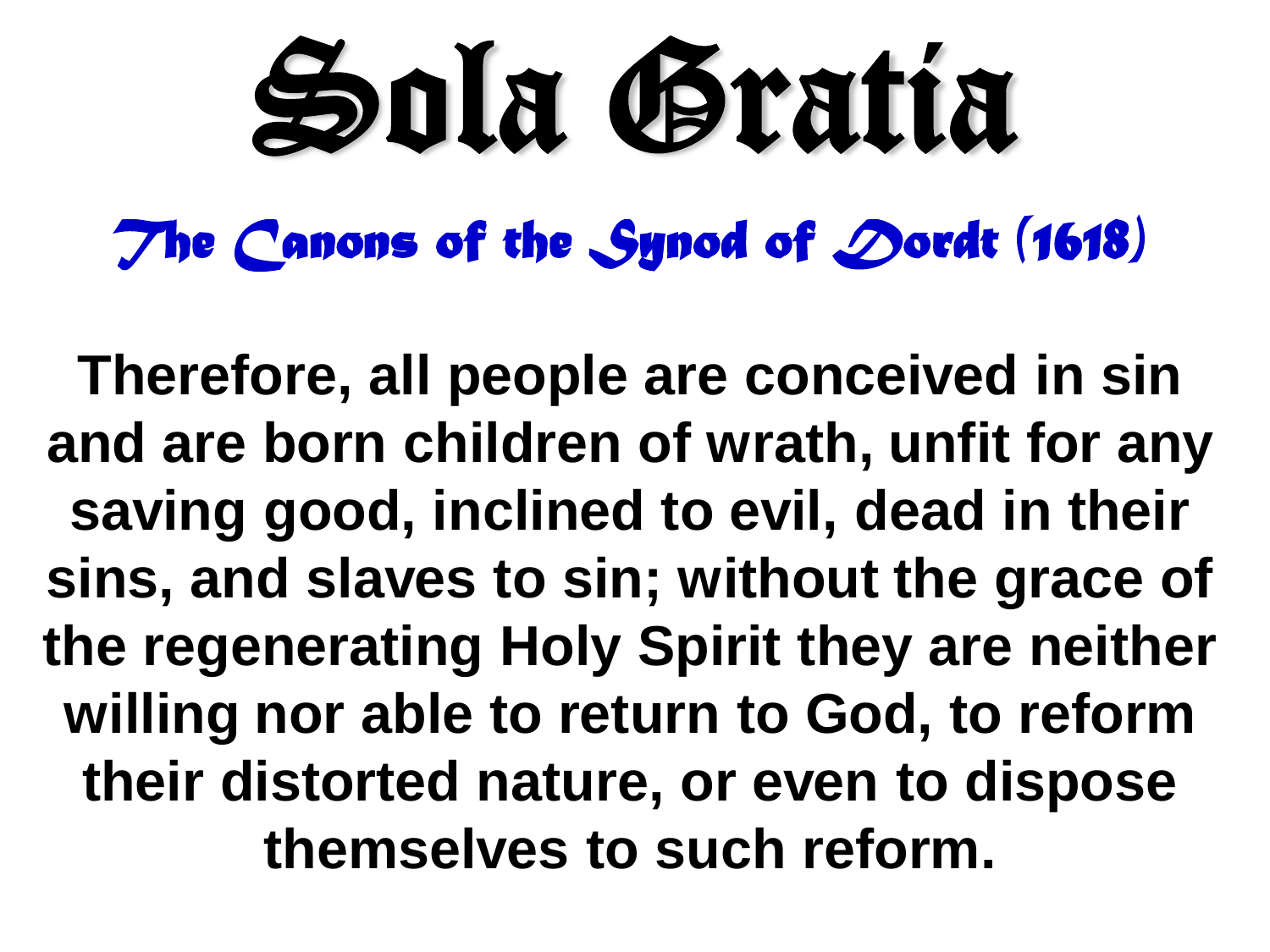### *The Westminster Confession of Faith (1647) – Chapter 9: Of Free Will*

**III. Man, by his fall into a state of sin, has wholly lost all ability of will to any spiritual good accompanying salvation: so as, a natural man, being altogether averse from that good, and dead in sin, is not able, by his own strength, to convert himself, or to prepare himself thereunto.**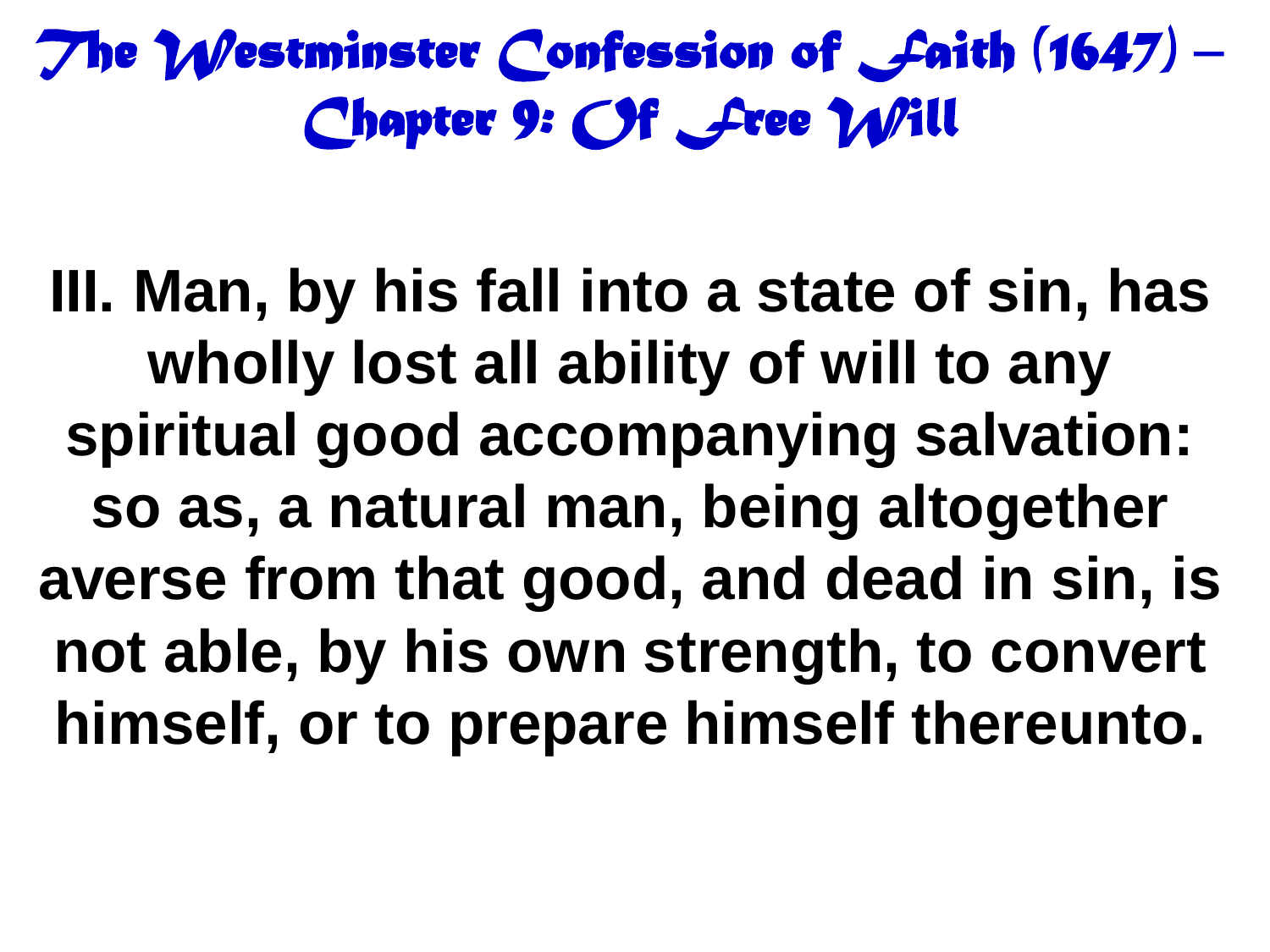*The Westminster Confession of Faith (1647) – Chapter 9: Of Free Will* 

**IV. When God converts a sinner, and translates him into the state of grace, He frees him from his natural bondage under sin; and, by His grace alone, enables him freely to will and to do that which is spiritually good;**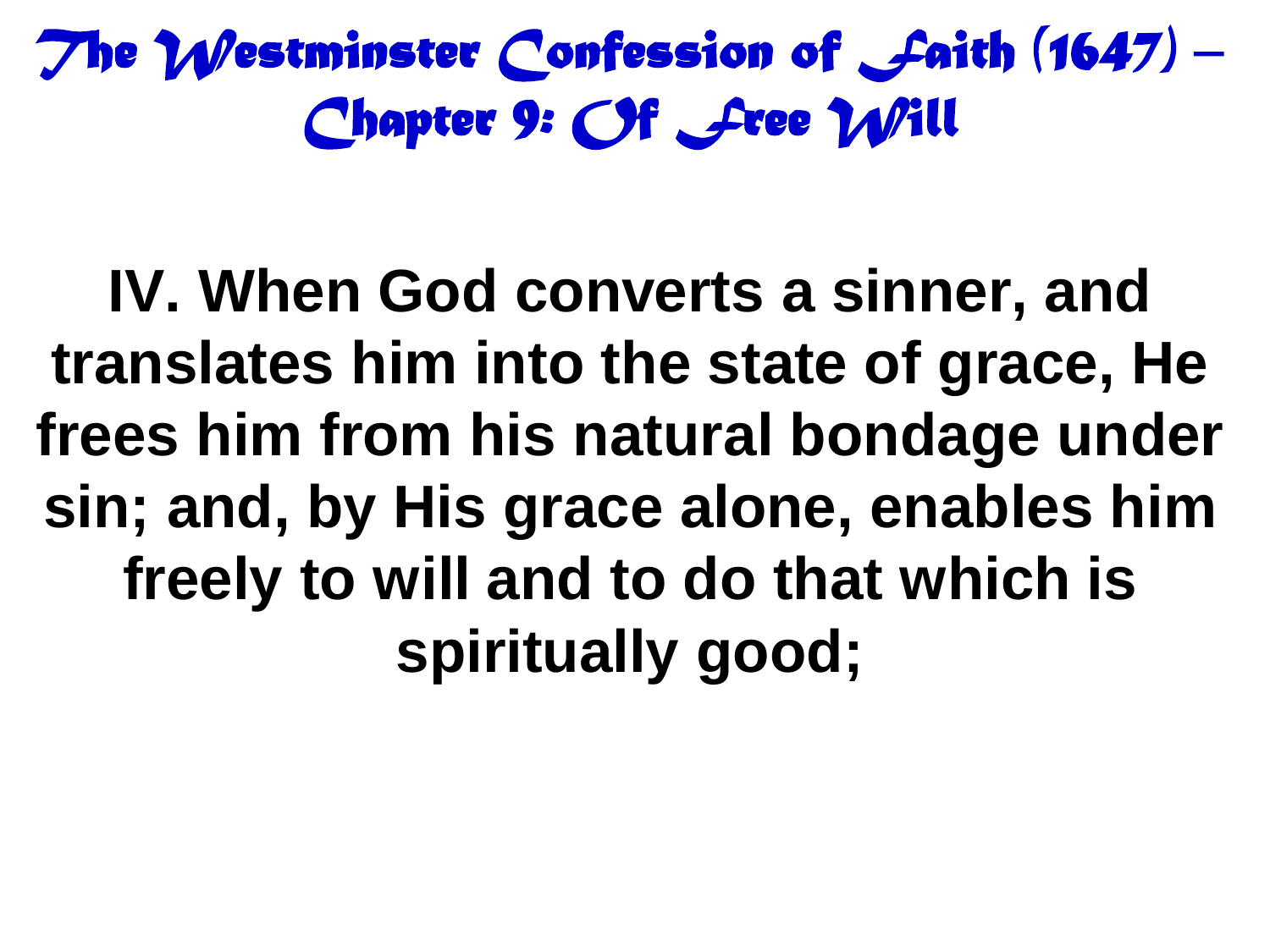*The Cambridge Declaration (1996)* 

**Unwarranted confidence in human ability is a product of fallen human nature. This false confidence now fills the evangelical world; from the self-esteem gospel, to the health and wealth gospel, from those who have transformed the gospel into a product to be sold and sinners into consumers who want to buy, to others who treat Christian faith as being true simply because it works. This silences the doctrine of justification regardless of the official commitments of our churches….**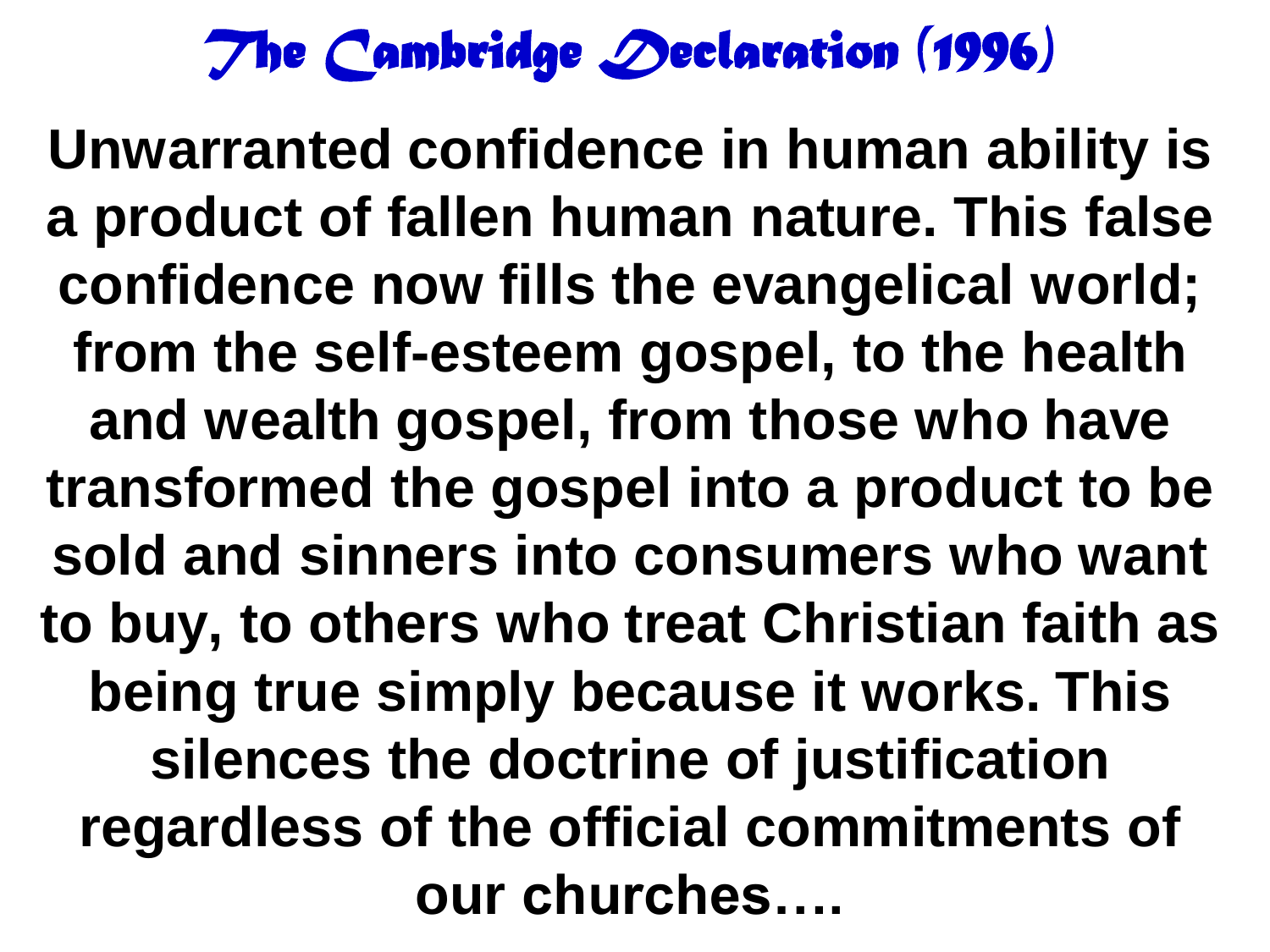*The Cambridge Declaration (1996)* 

**…God's grace in Christ is not merely necessary but is the sole efficient cause of salvation. We confess that human beings are born spiritually dead and are incapable even of cooperating with regenerating grace….**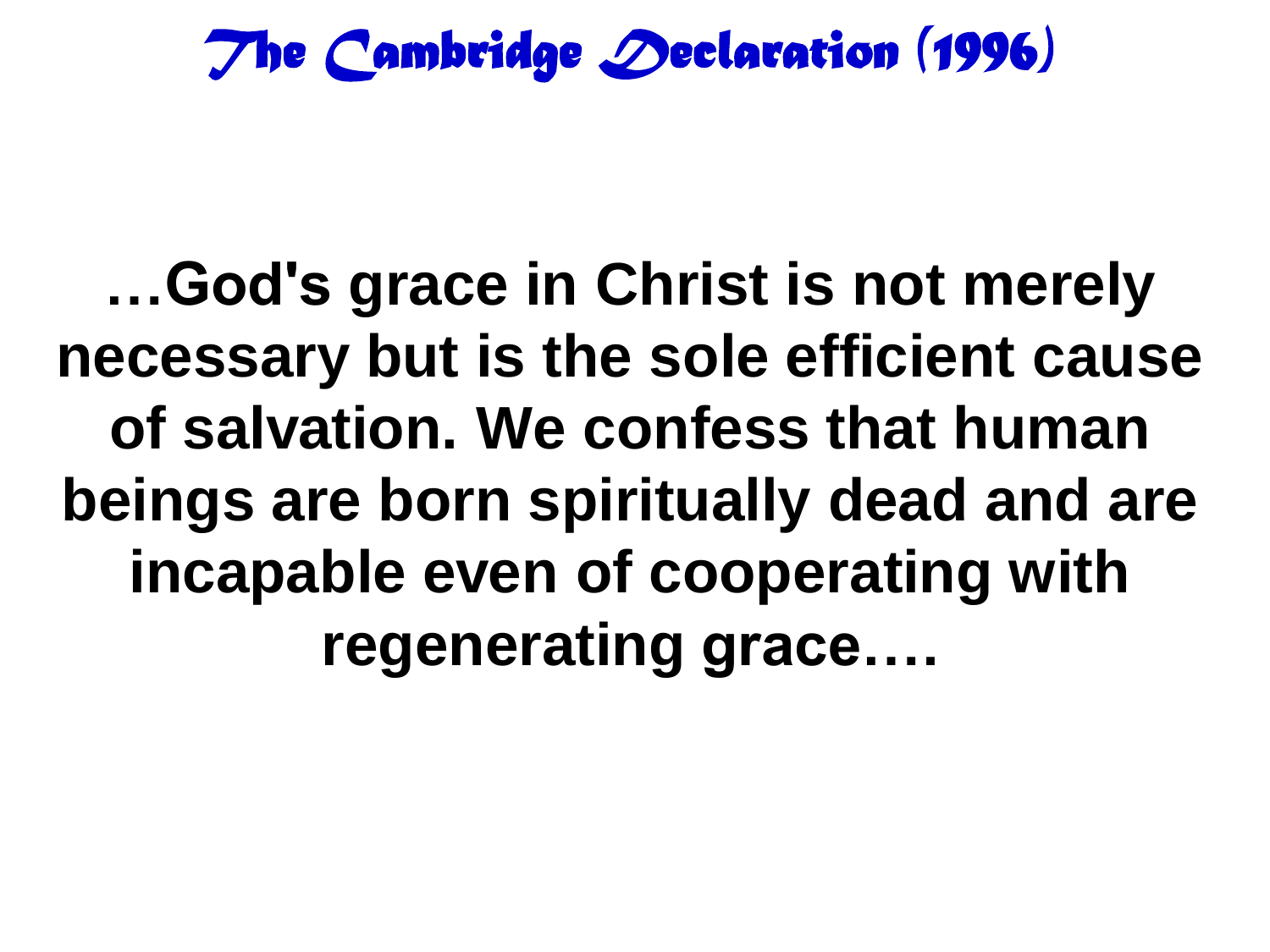#### *The Cambridge Declaration (1996)*

**…We reaffirm that in salvation we are rescued from God's wrath by his grace alone. It is the supernatural work of the Holy Spirit that brings us to Christ by releasing us from our bondage to sin and raising us from spiritual death to spiritual life.**

**We deny that salvation is in any sense a human work. Human methods, techniques or strategies by themselves cannot accomplish this transformation. Faith is not produced by our unregenerated human nature.**